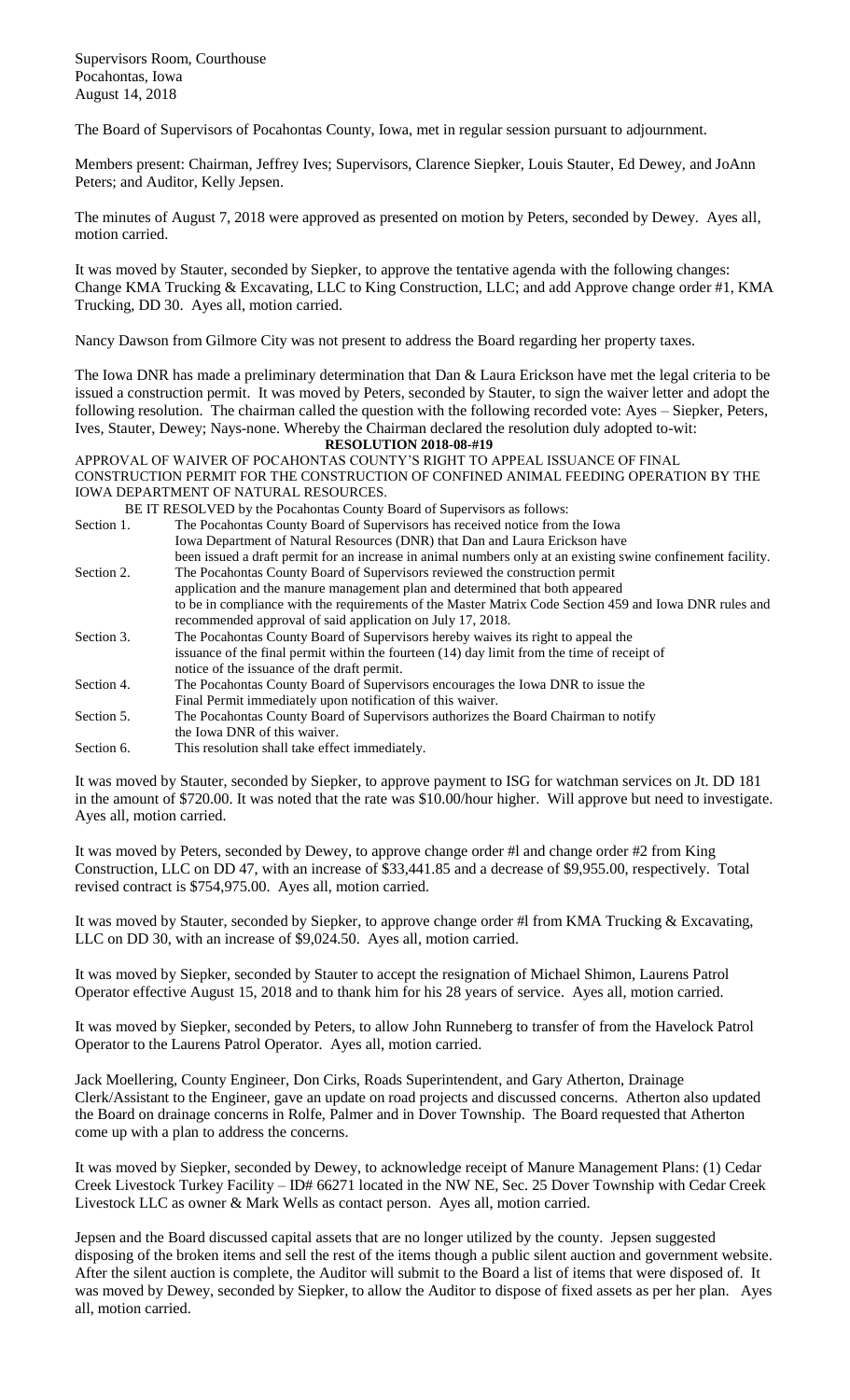|  |  |  | The following claims were audited and allowed: |  |
|--|--|--|------------------------------------------------|--|
|  |  |  |                                                |  |

| AT&T                                         | Phone                                     | 41.97             | 1                                |
|----------------------------------------------|-------------------------------------------|-------------------|----------------------------------|
| Ability Network<br>Adv Systems               | Data Processing<br>Copier Ex              | 305.05<br>268.62  | -1<br>$\overline{c}$             |
| Adv Systems                                  | Copier Mtn                                | 49.00             | 1                                |
| Alliant Energy                               | Utilities                                 | 200.72            | $\mathbf{1}$                     |
| Client                                       | Mileage                                   | 58.86             | $\mathbf{1}$                     |
| S Bailey                                     | Postage                                   | 22.99             | $\mathbf{1}$                     |
| Bennett Recycling                            | Garbage                                   | 900.00            | 1                                |
| Bob Barker Co<br>Bomgaars                    | Supplies<br><b>Boots</b>                  | 329.71<br>111.99  | $\mathbf{1}$<br>$\mathbf{1}$     |
| Bomgaars                                     | Switch, Ratchet                           | 40.98             | $\mathbf{1}$                     |
| BV Co Journal                                | Minutes                                   | 708.16            | $\mathbf{1}$                     |
| Co. Social Services                          | Allocation                                | 47469.06          | $\mathbf{1}$                     |
| B.V Co Sheriff                               | Prisoner Housing                          | 55.00             | 1                                |
| B.V. Co Treasurer                            | property tax/Marathon Pit                 | 688.28            | 1                                |
| BuenaVista Rifle & Pistol Club<br>Cal Co ECA | Dues<br>Utilities                         | 800.00<br>14.44   | 1<br>1                           |
| Calhoun-Burns                                | Bridge Rate/Inspect                       | 1683.17           | 1                                |
| Canon Financial Services, Inc                | Copier Exp                                | 24.59             | 1                                |
| Canon Financial Services, Inc                | Off Equip                                 | 24.59             | 1                                |
| Canon Financial Services, Inc                | Office Equip                              | 38.77             | <sup>1</sup>                     |
| CenTec Cast Metal Products<br>CID            | Funeral<br>Supplies                       | 1718.42<br>346.50 | $\mathbf{1}$<br>-1               |
| CenturyLink                                  | Monthly Charges                           | 25.51             | 1                                |
| Cintas                                       | Supplies                                  | 72.02             | <sup>1</sup>                     |
| D Cirks                                      | Phone REIM                                | 80.00             | 1                                |
| CJ Cooper & Asso                             | Parts                                     | 35.00             | $\mathbf{1}$                     |
| Copy Systems                                 | Postage Meter                             | 180.90            | $\mathbf{1}$                     |
| Counsel<br>Counsel                           | Copier Fee<br>Copier Lease                | 21.86<br>146.70   | $\mathbf{1}$<br>$\mathbf{1}$     |
| Counsel                                      | Copies/Serv Fee                           | 85.24             | $\mathbf{1}$                     |
| Counsel                                      | Printer Expense                           | 25.84             | $\mathbf{1}$                     |
| O Cressler                                   | Mileage                                   | 240.04            | 3                                |
| Cummins Inc.                                 | Maintenance                               | 798.20            | $\mathbf{1}$                     |
| B Dahl<br>DLT Solutions LLC                  | Mileage                                   | 155.92<br>2044.70 | $\overline{2}$<br>1              |
| Dollar Gen                                   | AutoCAD subscription<br>Supplies          | 27.00             | $\mathbf{1}$                     |
| Frank Dunn Company                           | pothole patch                             | 799.00            | 1                                |
| Farm & Home                                  | batteries                                 | 12.48             | $\mathbf{1}$                     |
| Farm & Home                                  | bit                                       | 16.99             | 1                                |
| Farm & Home                                  | butane                                    | 5.49              | $\mathbf{1}$                     |
| Farm & Home<br>Farm & Home                   | caulk<br>hog rings                        | 39.95<br>4.49     | 1<br>$\mathbf{1}$                |
| Farm & Home                                  | quikrete                                  | 10.18             | 1                                |
| Farm & Home                                  | spray paint                               | 24.95             | <sup>1</sup>                     |
| Farm & Home                                  | sprayer                                   | 18.99             | -1                               |
| Farm & Home<br>Farm & Home                   | tape                                      | 10.99<br>18.98    | 1<br>$\mathbf{1}$                |
| Farm & Home                                  | utility bar/ty wire<br>welding cap/gloves | 32.68             | 1                                |
| Farm & Home                                  | Custodial Supplies                        | 104.61            | $\overline{1}$                   |
| Farm & Home                                  | Generator Charger                         | 79.99             | 1                                |
| Feld Fire                                    | Fire Extinguisher Maint                   | 399.00            | <sup>1</sup>                     |
| Feld Fire<br>D Ferquson                      | Key Fob<br>Mileage                        | 455.00<br>213.97  | $\mathbf{1}$<br>$\mathbf{1}$     |
| City-Fonda                                   | Utilities                                 | 107.96            | 1                                |
| Galls                                        | Supplies                                  | 117.93            | $\mathbf{1}$                     |
| Genesis                                      | Janitorial                                | 750.00            | 1                                |
| Gilmore City                                 | Utilities                                 | 105.90            | 1                                |
| T Grau<br>Healthcare First c/o Wells Far     | Expenses<br>Fees                          | 824.99<br>99.75   | 1<br>-1                          |
| Hobby Lobby                                  | Rec Supp                                  | 148.00            | 1                                |
| K Hoffman                                    | Mileage                                   | 18.53             | -1                               |
| Hopkins Med Prod                             | Medical Supplies                          | 157.80            | 1                                |
| Hannah G Hubbell                             | Mileage                                   | 100.01            | 1                                |
| J Hubbell<br>J Hubbell                       | Camp Supp<br>Feed                         | 64.28<br>12.70    | 1<br>$\overline{1}$              |
| IA Lakes Elec                                | Utilities                                 | 759.00            | 1                                |
| IA Prison Ind                                | signs                                     | 2020.34           | $\overline{1}$                   |
| IA Prison Ind                                | Supplies                                  | 75.00             | $\overline{1}$                   |
| IMWCA                                        | Worker Comp                               | 5780.00           | $\overline{1}$                   |
| ISAC<br>Jacks OK Tire                        | Reg Fees<br>Tires/Parts                   | 210.00<br>6888.08 | 1<br>$\overline{1}$              |
| K Jepsen                                     | Bldg Sup/Mtg Exp                          | 1148.63           | 1                                |
| R Jergens                                    | Mileage                                   | 202.74            | 1                                |
| R Jergens                                    | Phone                                     | 51.88             | $\mathbf{1}$                     |
| R Jergens<br>Jim Hawk Truck                  | Zoning Mileage                            | 250.00<br>66.84   | -1<br>$\mathbf{1}$               |
| M Klocke                                     | parts<br>Mileage                          | 20.71             | 1                                |
| Kristi Larsen                                | Services                                  | 112.50            | 1                                |
| House of Print                               | RN Business Cards                         | 27.50             | 1                                |
| Laurens Municipal                            | Utl/Laurens                               | 144.39            | $\mathbf{1}$                     |
| Laurens Sun<br>Legal Directories             | Minutes<br>Publication                    | 222.72<br>62.81   | $\mathbf{1}$<br>1                |
| RELX INC DBA LexisNexis                      | Software                                  | 101.97            | $\mathbf{1}$                     |
| Machine Shop                                 | bolts/steel/fittings                      | 139.68            | 1                                |
| Machine Shop                                 | labor                                     | 90.00             | $\mathbf{1}$                     |
| Machine Shop<br>Mail Servcs                  | oxygen                                    | 19.78<br>251.38   | 1<br>$\mathbf{1}$                |
| Mail Servcs                                  | MV Notices<br>Supplies                    | 7.75              | $\mathbf{1}$                     |
| Mangold Environ                              | Water Test                                | 404.25            | $\mathbf{1}$                     |
| Martin Marietta                              | Road Aggregate                            | 702.32            | 1                                |
| D McCartan                                   | Safety glasses                            | 200.00            | <sup>1</sup>                     |
| Mediacom<br>Menards                          | Monthly Charges                           | 215.90<br>107.92  | 1                                |
| Metal Culverts                               | Cabin supplies<br>Parts                   | 4432.32           | $\overline{1}$<br>$\overline{1}$ |
| K Metzger                                    | Mileage                                   | 267.54            | $\mathbf{1}$                     |
| Meyer Electric                               | Electrical Repairs                        | 1426.54           | $\overline{1}$                   |
| MidAmeri Energy                              | rural Manson int. Its                     | 28.91             | $\overline{1}$                   |
| MidAmeri Energy                              | GC/elec                                   | 17.04             | $\mathbf{1}$                     |
| MidAmeri Energy<br>MidAmeri Energy           | Utilities<br>Varina/elec                  | 173.85<br>22.80   | $\mathbf{1}$                     |
|                                              |                                           |                   |                                  |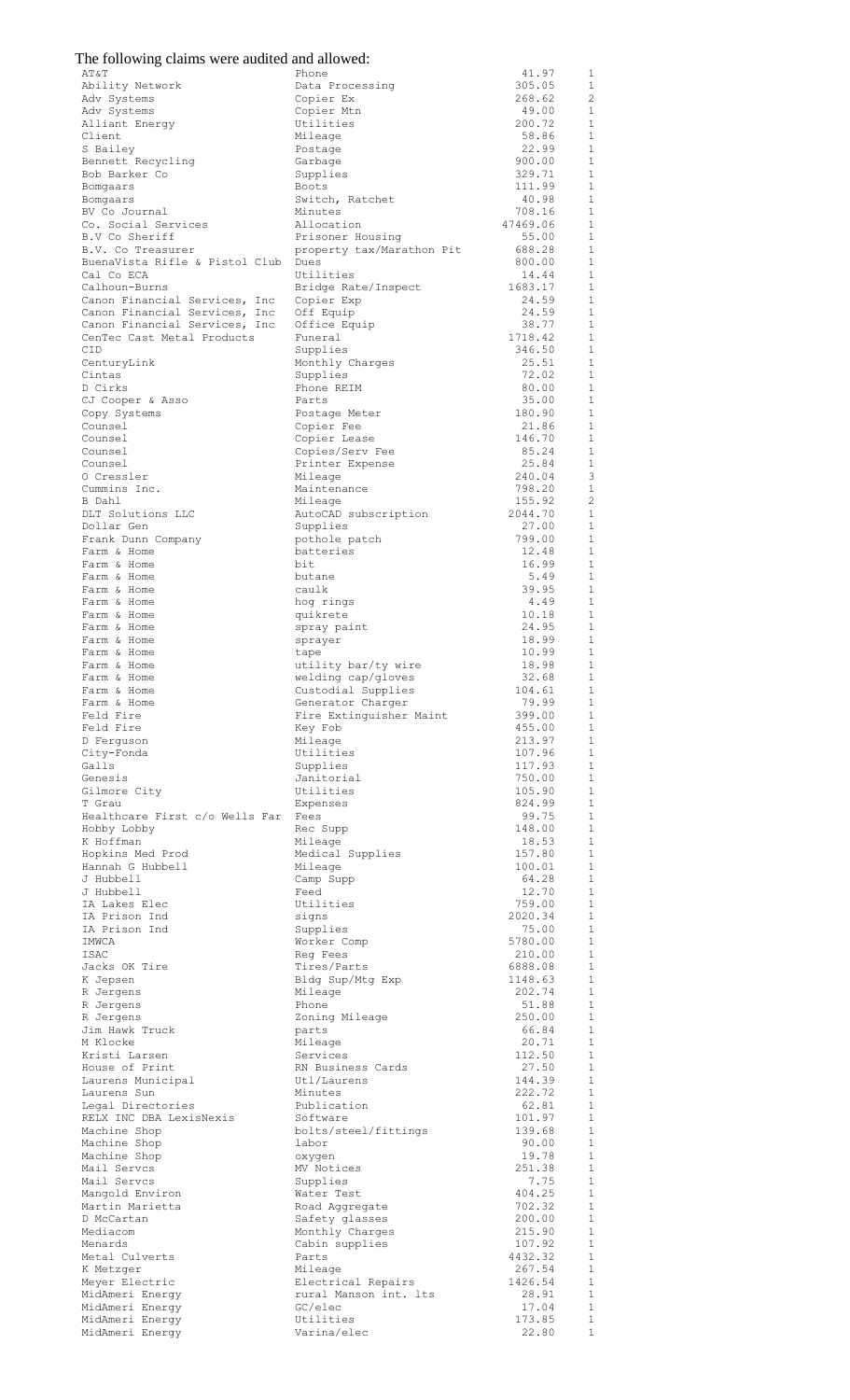| MW Card & ID                                                    | Bioterrorism                             | 1500.00            | 1                              |
|-----------------------------------------------------------------|------------------------------------------|--------------------|--------------------------------|
| Midwest Wheel<br>Murphy Tractor                                 | Supplies<br>Parts                        | 662.56<br>822.94   | 1<br>$\mathbf{1}$              |
| LeeAnna M Murphy                                                | Mileage                                  | 30.52              | $\mathbf{1}$                   |
| My Laurens                                                      | Advertising                              | 200.00             | $\mathbf{1}$                   |
| Napa                                                            | fittings<br>Lawn Fertilizer              | 6.99<br>161.45     | $\mathbf{1}$<br>1              |
| NEW Coop<br>Next Gen Tech                                       | Cloud Agmt                               | 150.00             | $\mathbf{1}$                   |
| NW Comm                                                         | July Web Hosting                         | 224.55             | $\mathbf{1}$                   |
| NW Comm<br>NW Comm                                              | Monthly Charges<br>Telecommunications    | 27.95<br>2956.04   | 1<br>1                         |
| R Nystrom                                                       | Mileage                                  | 10.90              | 1                              |
| Office Elements                                                 | Offc Supplies                            | 127.42             | 2                              |
| Office Elements<br>Office Elements                              | Office chair/DC<br>Pens                  | 210.00<br>39.84    | $\mathbf{1}$<br>1              |
| Office Elements                                                 | Supplies                                 | 717.35             | 6                              |
| Office Systems                                                  | Copier mtn                               | 717.84             | $\mathbf{1}$                   |
| Office Systems<br>P&R Entry Doors                               | Copier Exp<br>Door/Repairs               | 42.42<br>98.00     | 1<br>$\mathbf{1}$              |
| Palmer Mutual Tel                                               | Phone                                    | 314.92             | 1                              |
| City-Palmer                                                     | Utl/Palmer                               | 91.25              | $\mathbf{1}$                   |
| J Paulsen<br>C Peterson                                         | Reimb Supp<br>Program supplies           | 16.00<br>186.44    | 1<br>1                         |
| Plastic Recycling                                               | Timbers - Little Clear                   | 2280.00            | $\mathbf{1}$                   |
| Po Co EMS                                                       | EMS Coordinator                          | 10000.00           | 1                              |
| Po Co Pub Health<br>Po Co Sec Rd                                | Services<br>Fuel                         | 53.40<br>2658.53   | $\mathbf{1}$<br>$\overline{2}$ |
| Po Co Sec Rd                                                    | Vehicle Fuel                             | 475.96             | $\mathbf{1}$                   |
| Po Co Solid Waste                                               | Garbage                                  | 22.00              | $\mathbf{1}$                   |
| Po Co Solid Waste<br>Poca Co Treas                              | Rural Waste<br>County Farm Prop Tax      | 9945.06<br>9184.00 | $\mathbf{1}$<br>$\mathbf{1}$   |
| Poca Co Treas                                                   | DD Jt 18-42 Calh-173                     | 7966.00            | $\mathbf{1}$                   |
| Poca Co Treas                                                   | DD Jt. 1                                 | 5.00               | 1                              |
| Poca Co Treas<br>Poca Co Treas                                  | DD Jt. 109<br>DD Jt. 143                 | 94.86<br>1302.00   | $\mathbf{1}$<br>$\mathbf{1}$   |
| Poca Co Treas                                                   | DD Jt. 18-42                             | 25006.87           | $\mathbf{1}$                   |
| Poca Co Treas                                                   | DD Jt. 181 Main                          | 1659.71            | 1                              |
| Poca Co Treas<br>Poca Co Treas                                  | DD Jt. 63 Br. G tile<br>DD Jt. 63 MOD    | 68.27<br>2613.42   | $\mathbf{1}$<br>$\mathbf{1}$   |
| Poca Co Treas                                                   | DD Jt. 85                                | 50.00              | $\mathbf{1}$                   |
| Poca Co Treas                                                   | DD 105 Br. A                             | 13.31              | 1                              |
| Poca Co Treas<br>Poca Co Treas                                  | DD 105 Main Tile<br>DD 181 Br. 676       | 97.07<br>43.87     | $\mathbf{1}$<br>1              |
| Poca Co Treas                                                   | DD 182 Main Tile                         | 266.39             | $\mathbf{1}$                   |
| Poca Co Treas                                                   | DD 24 Br. 1 tile                         | 123.19             | $\mathbf{1}$                   |
| Poca Co Treas<br>Poca Co Treas                                  | DD 24 Main tile<br>DD 38 Main            | 492.35<br>210.00   | $\mathbf{1}$<br>$\mathbf{1}$   |
| Poca Co Treas                                                   | DD 41 Br. 32                             | 3288.45            | 1                              |
| Poca Co Treas                                                   | DD 41 Br. 33                             | 99.11              | 1                              |
| Poca Co Treas<br>Poca Co Treas                                  | DD 41 Br. 34<br>DD 41 Br. 35             | 75.46<br>151.14    | $\mathbf{1}$<br>1              |
| Poca Co Treas                                                   | DD 41 Br. 36                             | 78.98              | $\mathbf{1}$                   |
| Poca Co Treas                                                   | DD 41 Br. 37                             | 11.37              | 1                              |
| Poca Co Treas<br>Poca Co Treas                                  | DD 41 Br. 38<br>DD 43-72                 | 86.27<br>9315.24   | $\mathbf{1}$<br>1              |
| Poca Co Treas                                                   | DD 57                                    | 401.39             | $\mathbf{1}$                   |
| Poca Co Treas                                                   | DD 60 Br. 10                             | 72.12              | 1                              |
| Poca Co Treas<br>Poca Co Treas                                  | DD 62<br>DD 62 Br. D                     | 184.09<br>39.61    | $\mathbf{1}$<br>1              |
| Poca Co Treas                                                   | DD 87                                    | 290.00             | $\mathbf{1}$                   |
| Poca Co Treas                                                   | DD 88 Br. 2A<br>Fees                     | 76.28              | 1<br>$\mathbf{1}$              |
| POC Network<br>City-Pocahontas                                  | Electricity                              | 375.00<br>184.60   | 4                              |
| City-Pocahontas                                                 | Utilities                                | 3020.55            | 4                              |
| City-Pocahontas<br>City-Pocahontas                              | Utl/quonset                              | 14.88<br>481.98    | 1<br>1                         |
| Poca Equip                                                      | Utl/Poky shops<br>Supplies               | 37.19              | <sup>1</sup>                   |
| Poca Fiber                                                      | Phone                                    | 577.15             | 10                             |
| Poca Fiber<br>Poca Ford                                         | Telecommunications<br>Maintenance, tire  | 675.37<br>440.26   | 6<br>1                         |
| Poca Ford                                                       | Tires                                    | 1123.67            | $\mathbf{1}$                   |
| Polk County Sheriff                                             | Serve Papers                             | 32.18              | 1                              |
| Prairie Lakes AEA Business Off Vinyl Banners<br>Prairie Meadows | Lodging                                  | 253.95<br>206.08   | $\mathbf{1}$<br>$\mathbf{1}$   |
| Prinsco Inc                                                     | Supplies                                 | 4952.54            | $\mathbf{1}$                   |
| Pro Co-Op                                                       | Diesel Cardtrol/Bulk                     | 17586.64           | $\mathbf{1}$                   |
| Pro Co-Op<br>Pro Co-Op                                          | Gas Bulk<br>Water                        | 2079.71<br>22.00   | $\mathbf{1}$<br>$\mathbf{1}$   |
| RDG Planning & Design                                           | Housing Study                            | 4879.00            | $\mathbf{1}$                   |
| Record Dem                                                      | Ads & Publications                       | 852.76             | $\mathbf{1}$                   |
| Record Dem<br>Record Dem                                        | Advertising<br>BOS Minutes, Public Notic | 135.00<br>996.16   | $\mathbf{1}$<br>1              |
| Rees Hydraulic                                                  | labor rebuild cylinder                   | 378.00             | 1                              |
| Rees Hydraulic                                                  | seal kit                                 | 296.77             | $\mathbf{1}$                   |
| Rees Truck<br>Reserve Acct                                      | Parts<br>Postage                         | 344.15<br>3000.00  | $\mathbf{1}$<br>$\overline{c}$ |
| S Richardson                                                    | Mileage/Postage                          | 110.65             | $\mathbf{1}$                   |
| City-Rolfe                                                      | Utilities                                | 29.46<br>51.76     | $\mathbf{1}$<br>$\mathbf{1}$   |
| The Rolling Pin Bakery<br>Schneider Corp                        | Art Wave/Prairie Expense<br>Beacon Ser   | 12715.00           | $\mathbf{1}$                   |
| Genesis                                                         | Services                                 | 58.00              | $\mathbf{1}$                   |
| Slumberland Furniture<br>Sports Rehab                           | Recr Supplies<br>Services                | 689.98<br>111.00   | 1<br>1                         |
| D Stall                                                         | Mileage                                  | 507.94             | 1                              |
| Star Leasing                                                    | Copier Exp                               | 104.70             | 1                              |
| Star Leasing<br>The Teapot Cafe                                 | Copier Lease<br>Art Wave/Prairie Exp     | 83.13<br>343.61    | 1<br>1                         |
| M Thomas                                                        | Supplies                                 | 304.80             | $\mathbf{1}$                   |
| T Reuters-West                                                  | Legal Publications                       | 126.00             | $\mathbf{1}$                   |
| Thrifty White<br>Gretchen Tiedeman                              | Medical Supplies<br>Expenses             | 85.97<br>672.08    | $\mathbf{1}$<br>$\mathbf{1}$   |
| Treat America                                                   | Meals/Train                              | 34.04              | $\mathbf 1$                    |
| <b>UPS</b>                                                      | Shipping Charges                         | 149.03             | $\mathbf{1}$                   |